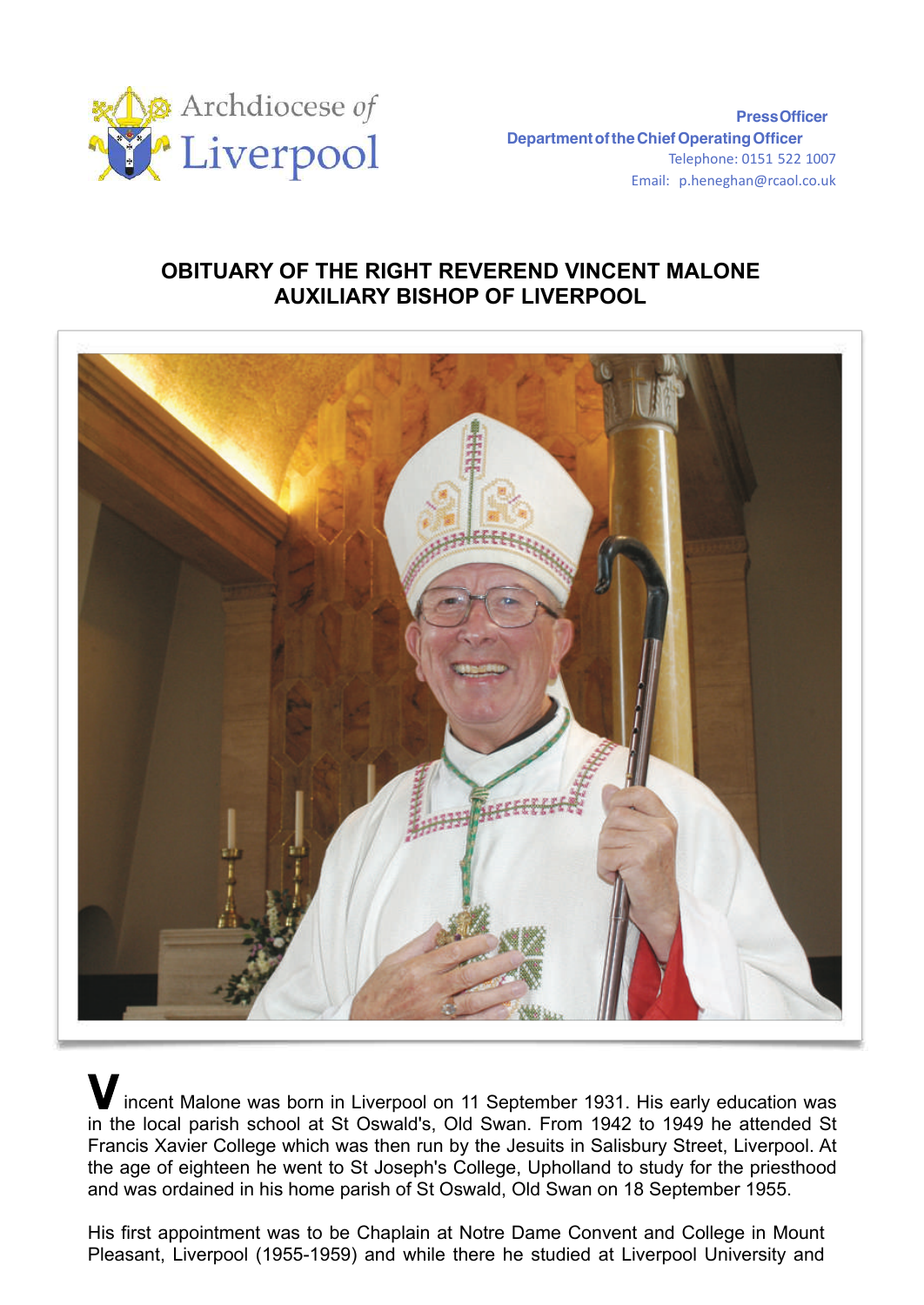was awarded a Bachelor of Science (B Sc) in 1959. From Cambridge University he obtained in 1960 a Post graduate Certificate in education (PGCE) and in 1964 a Diploma in Education (Dip Ed). In 1967 he became a Fellow of the College of Preceptors (FcollP).

From 1960 to 1961 he served as Assistant Priest at St Anne's, Overbury Street, Liverpool and was a part-time teacher at St Francis Xavier's Preparatory School which was at that time also the Cathedral Choir School. Then for the next ten years (1961-1971) he served on the staff of Cardinal Allen Grammar school for Boys, first as an assistant teacher and eventually as Head of the Department for Religious Studies.

In 1971 he was appointed by Archbishop Beck as Catholic Chaplain to the University of Liverpool based in the Chaplaincy on Mount Pleasant. In 1979 Archbishop Worlock appointed him as Administrator of the Metropolitan Cathedral of Christ the King and the following year he was appointed Honorary Prelate (Monsignor) and Canon of the Metropolitan Chapter.

In 1980 he was elected Chairman of Convocation of Liverpool University, the first churchman to hold that post. During his three year term of office the University celebrated its centenary in 1981.

He has also served as Chairman of the Archdiocesan Council of Priests, Northern Regional Coordinator for the 1982 Papal Visit, Deputy Speaker of the Merseyside and Region Churches Ecumenical Assembly and Chairman of its Standing Committee. In 1981 he was appointed to be a member of Archbishop's Council and a Trustee of the Archdiocese, in which capacity he served until 2019.

He was ordained as Titular Bishop of Abora and Auxiliary Bishop of Liverpool by Archbishop Worlock in the Metropolitan Cathedral of Christ the King, Liverpool on 3 July 1989. He served as Chairman of the Bishops' Conference Committee for Higher Education and as Episcopal Liaison for the National Board of Catholic Women.



His resignation as Auxiliary Bishop was accepted on 26 O c t o b e r 2006, shortly after his  $75<sup>th</sup>$ birthday, but he continued in his roles as Vicar General and Trustee of the Archdiocese until last year and as Canon of the Metropolitan Cathedral Chapter until his death.

May he rest in peace.